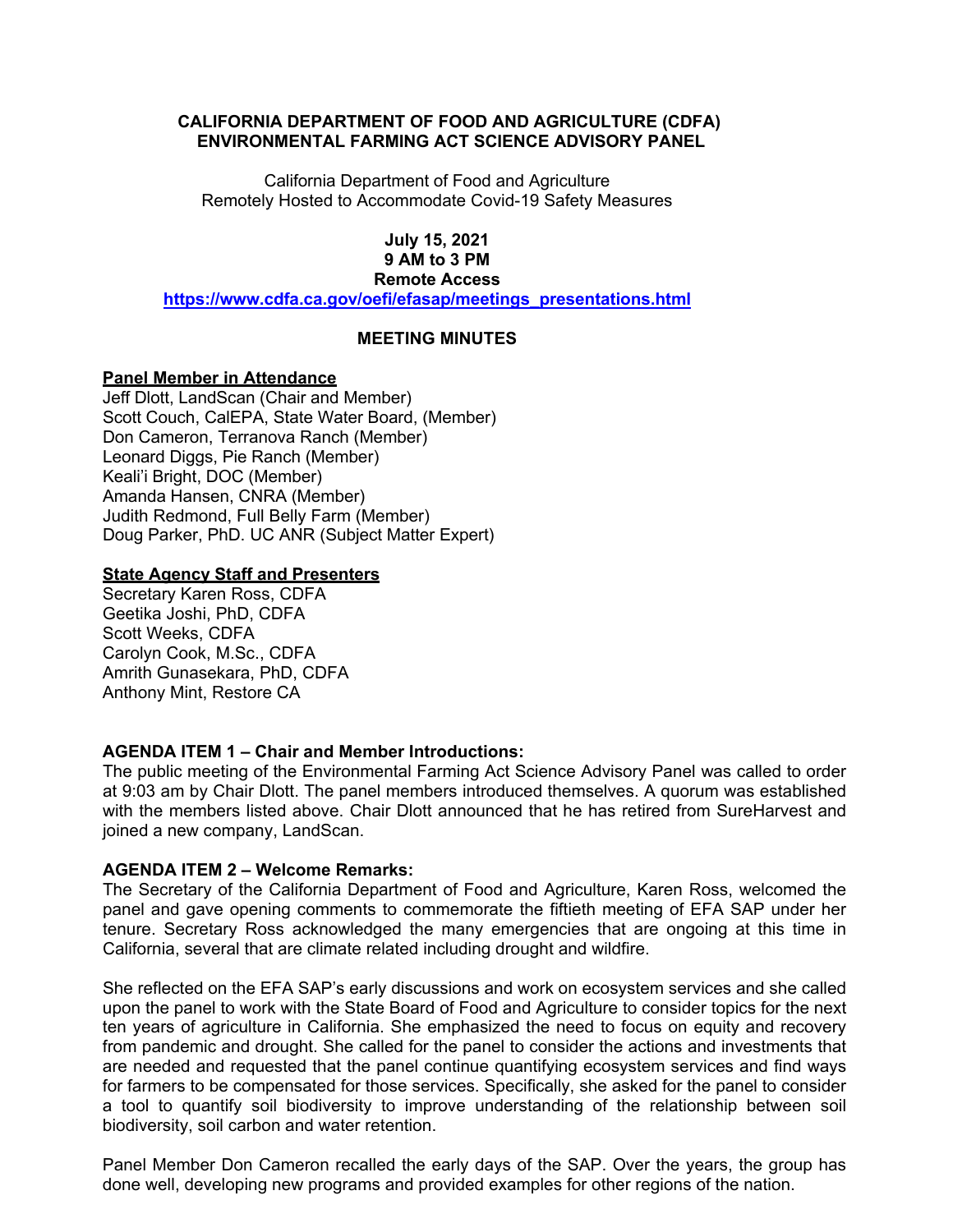Secretary indicated that there is potential funding for SWEEP, HSP, Conservation Agriculture Planning Grants, and Pollinator Habitat with the current budget discussions.

Chair Dlott thanked Secretary for her remarks, her leadership and support of the EFA SAP and the update on the state budget.

#### **AGENDA ITEM 3 – Minutes:**

The panel reviewed the minutes from the previous meeting, held in April 2021. Member Couch introduced a motion to approve the minutes. Member Cameron seconded the motion. The motion was approved without opposition.

### **AGENDA ITEM 4 – Discussion on Developing a Below-ground Biodiversity Metric**

 Chair Dlott introduced the agenda item regarding the recommendation of the establishment of an EFA SAP Ad-Hoc Advisory Group co-chaired by the three guest speakers that presented at the April 2021 EFA SAP meeting to further evaluate below ground biodiversity metrics. The product of on the current best available science and a tool. Chair Dlott suggested that this tool could be in the Ad-Hoc Advisory Group would be a report on what several below ground metrics may be based parallel to Comet Planner.

 Member Diggs commented that the term ecosystem services is broader than just applying to the Member Hansen agreed with Member Digg's comment and indicated that as a representative of California Natural Resources Agency, she is open to this idea of the development of a tool for soil biodiversity. California has strong partners in Washington, so she suggested CDFA ensure that they know what the starting point for this work looks like, and to not work in a silo. Chair Dlott agreed to work the grower does, but shifts to how we all manage the ecosystems and working landscapes. not reinvent the wheel and that CDFA should coordinate with federal partners.

 ecosystems services and he shared the CDFA OEFI webpage with the definition. Dr. Gunasekara services. Member Diggs commented that centering the language on farmers and ranchers may be too focused and could be elaborated that the services come from nature - farmers enhance services through management. Chair Dlott indicated that the panel could update the definition or ask the CDFA staff to present some options for a refined definition at the next meeting. Member Cameron acknowledge the nature-based origin of ecosystem services was unanimously passed. Dr. Gunasekara responded to Member Digg's comment that CDFA has already defined the term of elaborated by showing the additional language CDFA crafted on the webpage on ecosystems agreed. Member Cameron moved to request staff to provide options for a revised definition at the next meeting, Member Redmond seconded the motion. The motion to refine the definition to

acknowledge the nature-based origin of ecosystem services was unanimously passed.<br>Member Hansen asked what the time frame is for forming the soil biodiversity ad-hoc group and the have them solicit further members from the academic institutions in California. The current goal is create ideas that would go through public comment. Chair Dlott added that CDFA should have proposed number of members. Dr. Gunasekara recommended the panel identify the co-chairs and to have the report ready by the January 2022 meeting. Chair Dlott suggested that the panel would alignment with federal partners. Dr. Gunasekara indicated that Margaret Smither-Kopperl (one of the potential co-chairs) could serve as that "federal bridge" since she works for USDA-NRCS. Dr. Gunasekara recommended that this topic be opened for public comment.

 soil health. She indicated that the National Science Foundation already formed a soil dynamics Public member Elizabeth Pearce, Founder of SymSoil in Solano County, commented on current efforts going on in this field. SymSoil farms soil microbes to create products for farmers to improve technology committee with academics from universities in California, Washington, Iowa, and Oklahoma. Most of the members are engineers interested in sensor technologies. She offered to serve as a resource and indicated that she was also working with the head of the soil department at Stanford.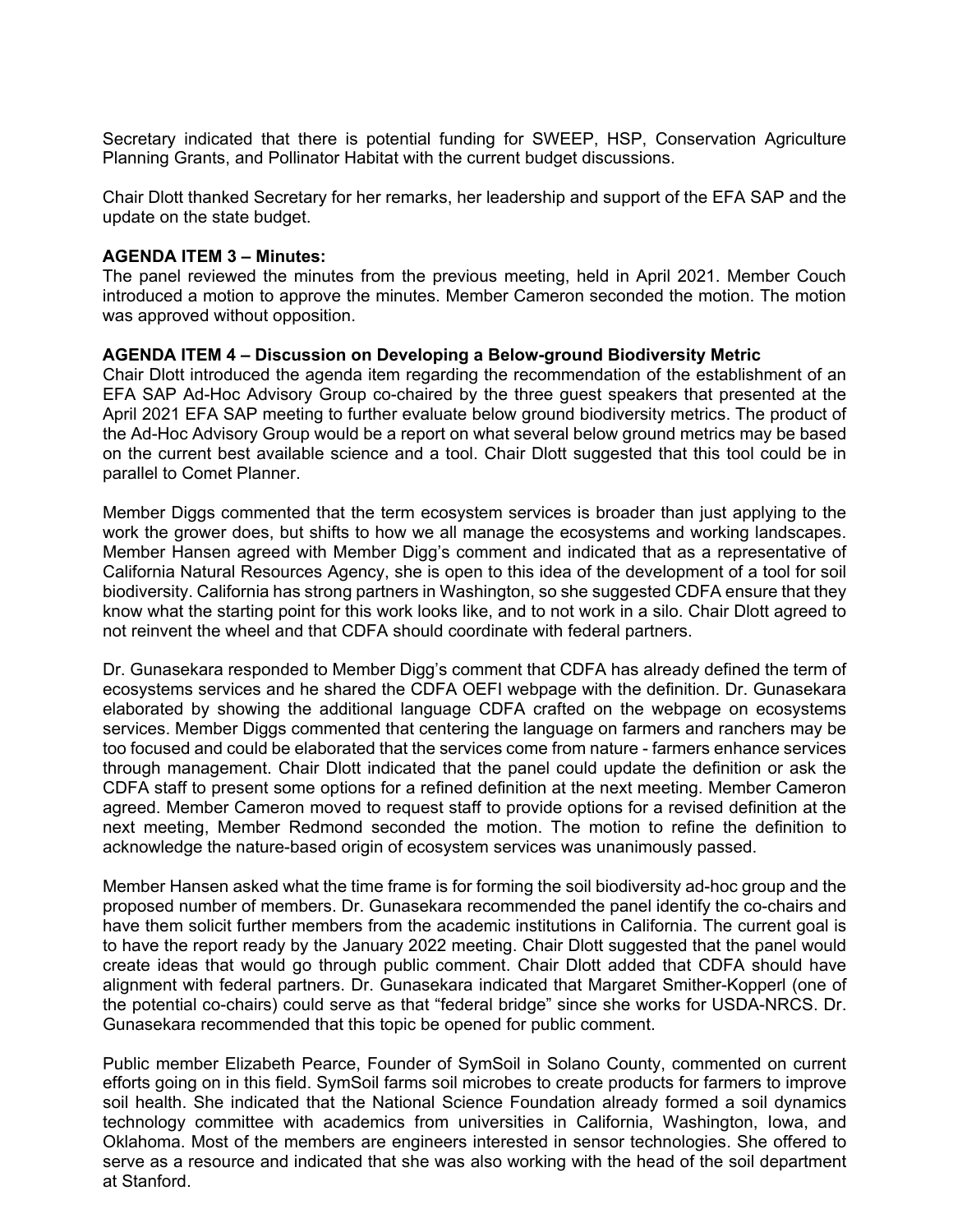Public Member Marty Meisler commented on the "ecosystem services" definition on the CDFA OEFI website and indicated what's missing is the larger picture benefits for healthy soils for climate resiliency. He suggested it would be good to highlight these benefits.

### EFA SAP Decision on Action Item:

- 1) OEFI staff to create an updated definition of "ecosystems services" to focus on more nature- EFA SAP meeting. Chair Dlott proposed the motion, Member Cameron moved it and it was based source foundational aspects. OEFI staff to review and report back on during the next seconded by Member Redmond.
- 2) Dr. Gunasekara proposed to establish the ad-hoc group with the suggested 3 members as co-chairs. The group could then invite other academics to join the subcommittee. The subsequent report would be brought to the January 2022 meeting for review and recommendations and opened up for public comments. Member Diggs moved the motion. It was seconded by Member Couch. The motion unanimously passed. subcommittee will look at tools to establish below ground biodiversity metrics. The

# **AGENDA ITEM 5 – Restore CA; Update on Current and Future Activities**

around the Agricultural Climate Solutions." Presentation by Anthony Myint from Restore CA on "Zero Footprint – Mobilizing the Food World

 in soil carbon credits but determined that this might not be the most effective path. The program has been getting guidance from Project Drawdown and aims to work with restaurants implementing a 1% sales carbon neutral tax, or table to farm funding. Mr. Myint described that the goal of the program is to create a circular economy that would help restaurants move to carbon neutrality while also helping growers. The program was initially interested

 atmosphere. This program is largely inspired by the HSP but is focused on the private sector. The program uses the Comet Planner tool and works with RCDs for implementation. The program focuses on beginning a systematic approach at improving land stewardship. The current pilot is to meaningful solutions to local farms and ranches for the table to farm movement. Consumers are taxes/charges would be palatable. It is also possible to link the program to SB1383. Zero Footprint does retain 5% of program funds and allocates the other 95% to farmers/ranchers. This is not a This funding could take many forms and could even look like an addition of \$1 on waste hauler bills. Since 2020, the program has awarded \$550,000 for removing 10,000 tons of carbon from the funded by RCDs and other funding sources. One of the goals of the program is to broaden access willing to pay extra for sustainable raised goods, so it seems reasonable that these slight carbon credit program and growers are asked to not sell their carbon reductions. Farmers/ranchers get paid 50% of the awarded amount for initial implementation and get the remaining 50% at the end of implementation.

Member Hansen asked if the practices funded are only funded if they are in Comet Planner. Mr. Myint indicated that this was the case except for compost application on rangeland, in which they reference CDFA and Carbon Cycle Institute rates.

 practices. Mr. Myint indicated that they are still eligible for grants, but that an attestation of need may estimates that 10% of organic matter is diverted, so maybe the current market could expand by threefold. Member Cameron asked what the program does with growers that are already following these be needed. Member Cameron also asked how much compost is currently being produced in California, and how much Mr. Myint anticipates after the implementation of SB1383. Mr. Myint

threefold.<br>Member Bright asked how these grants are different from HSP grants. Mr. Myint indicated that the application process is more streamlined and that grantees get half of the money up front. The program is hoping for a closer collaboration with HSP, for example adding a checkbox on the HSP application indicating that "I would like to be contacted about more funding opportunities." This could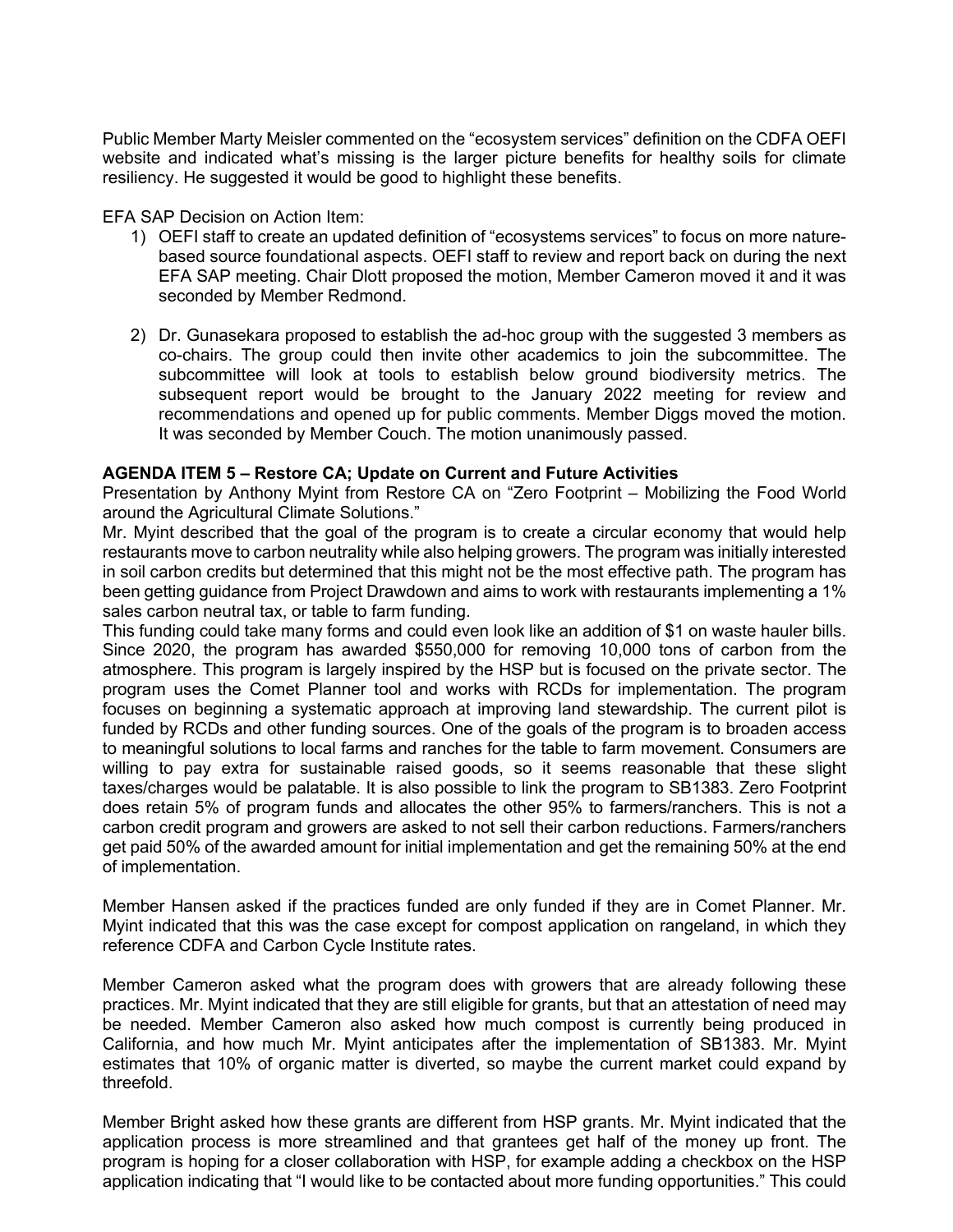also potentially pair well with EQIP grants or the new CDFA planning program.

### **AGENDA ITEM 6 – Climate Smart Agriculture Conservation Agriculture Planning Program; Update on Current and Future Activities**

 Presentation by Dr. Gunasekara from CDFA providing an update on the status for the program. He indicated that public comments have been received, however due to the quick turnaround before the EFA SAP meeting, OEFI staff haven't been able to do an in-depth analysis. They received 16 comment letters from the public, and OEFI staff will incorporate the comments into another draft RFP. The comments focused on eligible entities, eligible plans, grant term lengths, payment included, he emphasized that organic systems plans (OSPs) are included. Funding for this program structures, and application process. Regarding the previous concerns of what fundable plans are is unclear.

 projects and farmers may not want to start implementation work immediately after planning. Chair Member Redmond had a question about the summary of comments, because in several of the letters there were discussions on streamlining the implementation of planning grants. She was curious on CDFA staff thoughts because the people who commented have experience in the process from planning to implementation. Dr. Gunasekara indicated that the panel did have a previous discussion on implementation and reminded that this program only focuses on planning efforts and not implementation. He elaborated that due to funding encumbrance and liquidation deadlines, CDFA won't have enough time to ensure implementation and monitoring of these Dlott asked if there is a desire to incentivize implementation, for example adding an additional scoring criterion for implementation programs if planning grantees apply for funding.

 Member Redmond indicated that she had been in correspondence with the USDA NRCS TSP director and acting state agronomist, and that at the national level the NRCS is reorganizing the payment structure caps. It is based on implementation and including some practical questions when the practices are being done. Chair Dlott asked about the timeline for the transition, and Member program as it now stands no longer follows this intent. According to NRCS, the practice of organics system planning is radically underutilized (CAP 138), so she recommended this program allow for concerns about the payment structure, and that NRCS is required to follow national guidelines, Redmond indication that it would be implemented 2022. Member Redmond reemphasize how this planning program should support the transition to organic farming. She is concerned that the its standalone development. She also recommended that the program should include state certified pest/crop managers as eligible applicants. She indicated that public comments also included however CDFA has flexibility to make a payment structure that works at the state level.

 Member Hansen seconded the comment to focus on organic systems planning, and that she was recommended holding focused workshops to get intel with TA providers and practitioners to determine "on-the-ground" rollout of the program. She indicated that CNRA programs focusing on guidelines to support grantees for successful planning and suggested that this program could do something similar. Chair Dlott and Member Redmond agreed on the idea of having focused pleased to hear that the RFP was going through a second round of public comments. She also natural resources meet regularly to coordinate with each other to build connections within their workshops with practitioners.

 Chair Dlott discussed how there are several public comments that ask for the expansion of planning and if any should be prioritized. Member Redmond agreed with Chair Dlott's comments of having more than OSP practices but emphasized that this program shouldn't be irrelevant to organic efforts, not just focusing on OSP. He expressed concern on determining which practices to include transition progress. Chair Dlott agreed with Member Redmond's comment.

 Chair Dlott indicated that he saw a comment about the burden of getting TSPs and wanted to know how more TSPs could be trained in organic transition since currently there are only 2. He asked on potential incentives for people to become TSPs and be trained. Dr. Gunasekara clarified that an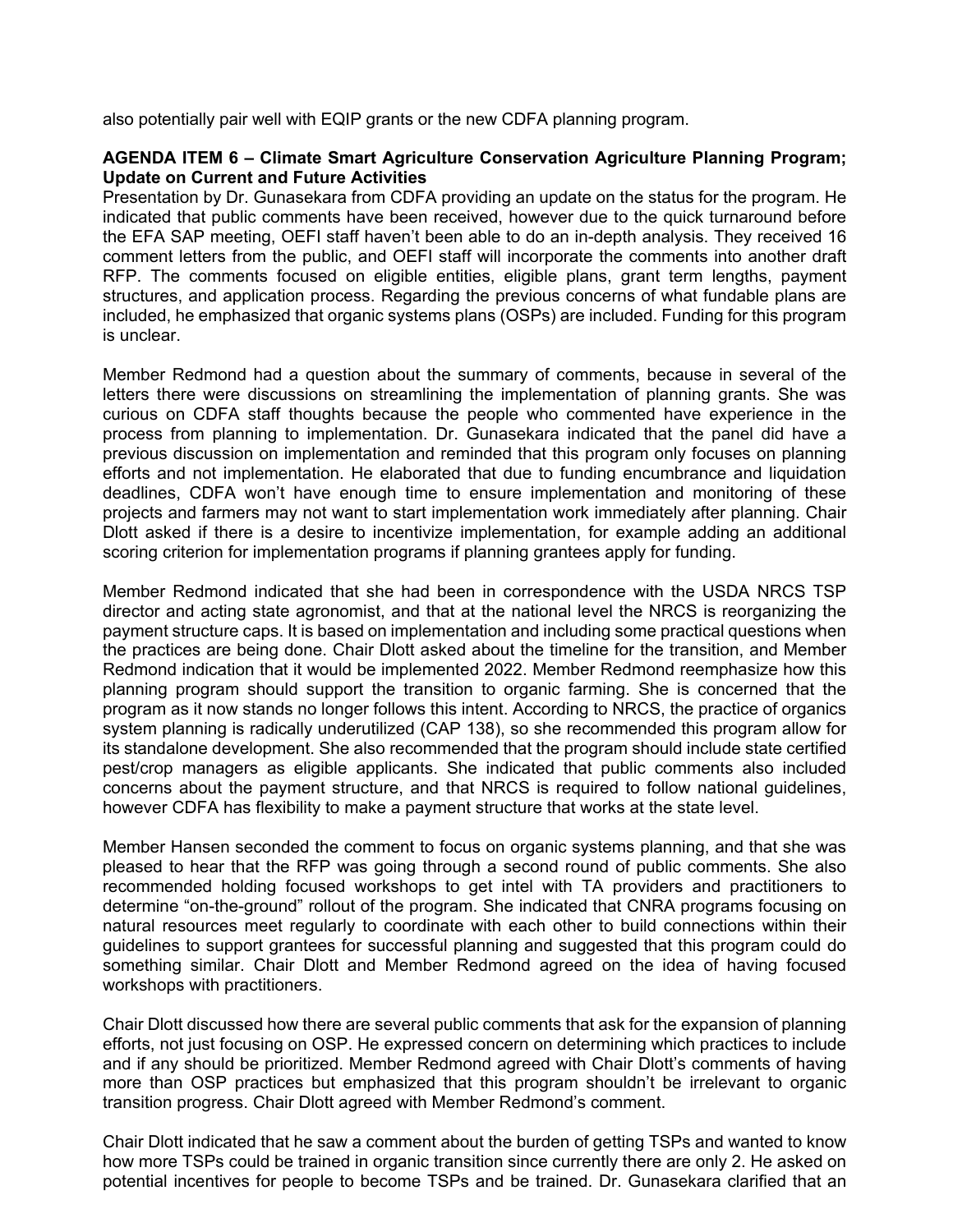individual doesn't have to be a TSP to qualify to make OSPs. The RFP specifies that people can provide resumes showing that they are qualified to create these plans.

 included, so OSPs can be broad. Chair Dlott indicated that the program may run into the dilemma of what other plans should be included as that might open the flood gates for many plans. Dr. CAPs. Member Redmond asked if CDFA had done previous workshops and if they could do them for this program. Dr. Gunasekara indicated that they had and that they could hold 1 to 2 workshops Dr. Gunasekara discussed that when CAPs are developed, there is a lot of information that is Gunasekara explained that the CAPs are listed because it helps show that the plans are qualified. Carbon farm plans have been included in the RFP even though it doesn't have a CAP yet, which could leave CDFA staff in a difficult position since all other practices have associated USDA NRCS once the draft RFP is released again. Member Couch agreed on the holding of workshops.

 from other programs and that Secretary Ross must decide if she would fund these activities with that funding, or this program may directly get funding through the budget. OEFI staff will study the Chair Dlott wanted to discuss the NRCS payment structure revision timeline and what is the proposed source of funding for this program. Dr. Gunasekara indicated that funding might come public comments within the next 2 weeks and start the coordination for the public workshops. OEFI staff believes the program aligns with the initial ask.

 Chair Dlott indicated that there are no action items at this time and that the next steps are for further public comments and the workshops. Chair Dlott indicated that the discussion regarding payment rates versus paying for actual costs incurred could be a topic at one of the workshops. Member Cameron commented that this budget serves as an opportunity for staff to move forward as quickly as possible so they can make decision in October.

 Member Hansen and Member Redmond suggested to take public comment at this time. Chair Dlott opened up the meeting for public comments.

 not cover their costs. Costs should be reimbursed for work conducted since activities like reporting with public grant reporting requirements, so it is more important to have costs cover versus having prepare. Public Member Adria Arko, from San Mateo RCD, wanted to express her excitement that CDFA is looking into supporting conservation planning. She also wanted to emphasize that RCDs are largely unfunded, funds mostly coming from grants, and that the proposed payment rates in the RFP would and administrative activities are not covered in the proposed payment rates. Many RDCs are familiar to submit additional documentation like timesheets. For context she explained that to write a carbon farm plan, which follows the 9 step RMS NRCS process, it takes on average 80 to 110 hours to

 item. He suggested that the program should include the option for farmers to choose a qualified TA provider to meet their unique needs, and clarify that farmers not develop the plans themselves. He including those with lower capacity. He also suggested eliminating the first come first serve process as it can disadvantage first time applicants. He also supported the continued conversation of linking these planning efforts to implementation and connecting grantees to other sources of funding. He additionally supported the inclusion of OSPs and recommended clarifying in the RFP to fund OSPs or CAPs OSPs. They are similar, but not the same. Lastly, he emphasized that certified crop and Public Member Brian Shobe, from the California Climate Action Network, had comments on this also indicated that to ensure equitable participation, pay TA providers for full costs of developing plans. The proposed payment rate doesn't account for diversity in helping all types of farmers pest advisors should be allowed to be funded to do this work.

 Public Member David Runsten urged that the process for developing this RFP should be slowed the complicated application process. down. He emphasized paying people adequately, and not repeating mistakes from the HSP, like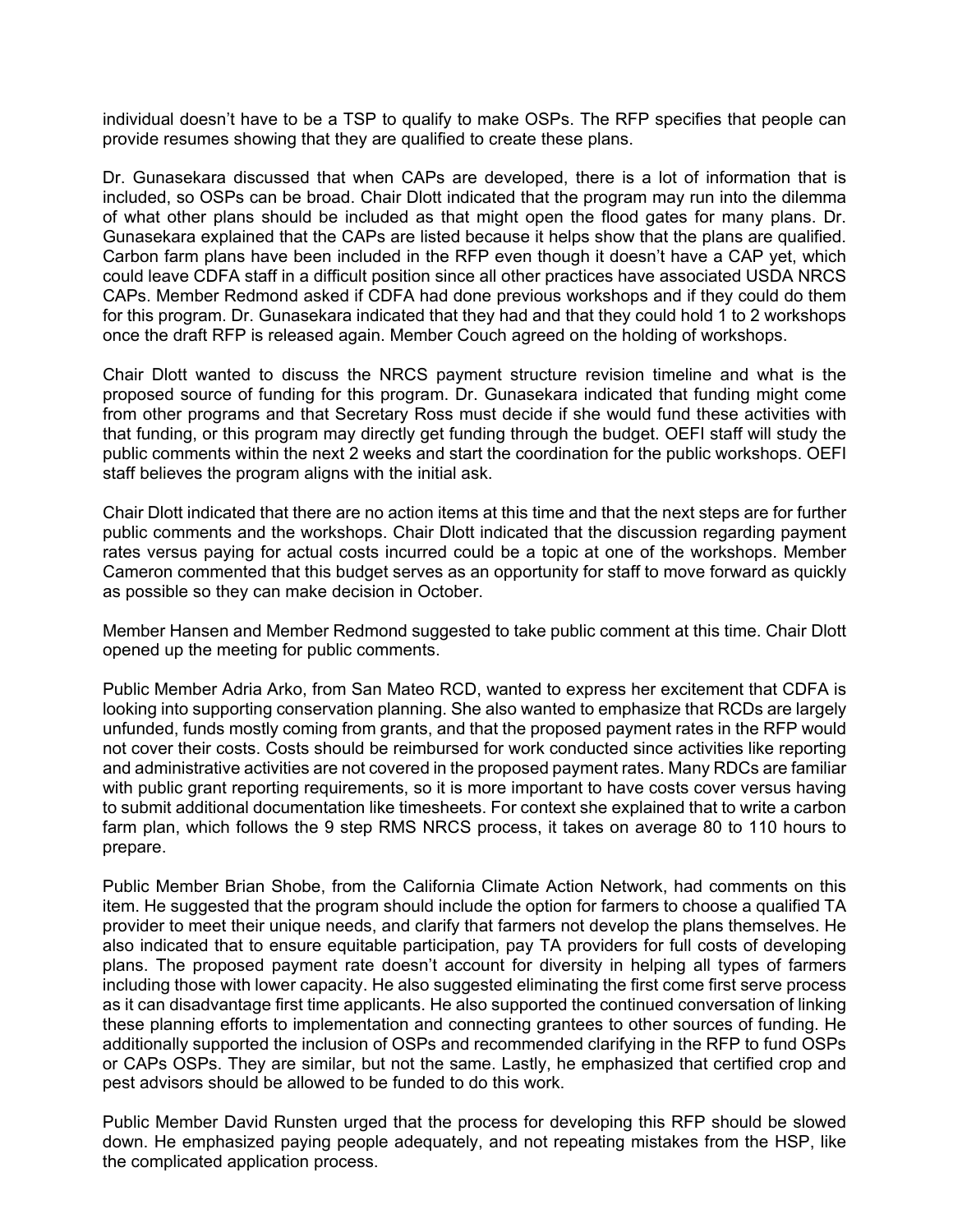members. He wanted to share his perspective working at CCOF and indicated that when farmers want to transition to develop an OSP, CCOF is not allowed to consult on farms that they certify, but get the money so there is flexibility to hire an advisor. This program could give them flexibility to hire someone local they trust. Additionally, he wanted to comment that becoming a TSP for NRCS is a long process, which may be why there are not as many of them. Lastly, he wanted to support having OSPs as a standalone option since that's how it works for most farmers already. Public Member Noah Lakritz, from CCOF, agrees with a lot of the previous comments by public they do have list of referrals like certified crop advisors that they share with the farmer. That farmer would then hire one of those people to develop the plan. He thinks it is important for the farmer to

 is less than anticipated. She suggested applicants with advance payment provide a list of confirmed growers that they will assist. She also suggested flexibility of the program to prioritize vetted plans. Ms. Roschen also expressed concerns on confidentially for the growers meeting other requirements Public Member Taylor Roschen, from the California Farm Bureau Federation, wanted to flag that the program currently allows for up to 25% advance payment based on an assumed number of growers that the applicant would be helping. However, she expressed concern that there is a possibility that the advance payment might not be totally expended, if the number of growers helped of the program. She emphasized to the panel that farmers and ranchers should be the ultimate beneficiaries to the program.

 know that it is an ongoing process with producers to identify syngenetic opportunities because so Regenerative Agriculture and Resilient Systems as well as other agriculture schools to expand the Public Member Torri Estrada, from Carbon Cycle Institute, wanted to express appreciation for the program, and indicate that the HSP, AMMP, and SWEEP are helpful programs. He let the members many operations are diverse. Mr. Estrada provided a detailed comment letter and wanted to express support for the proposed workshops. Mr. Estrada also expressed concerns on issues of scaling up on TA providers since not as many are available and suggested including Chico State Center for network.

### **AGENDA ITEM 7 – State Water Efficiency and Enhancement Program (SWEEP); Update on Ad-Hoc Sub-Advisory Group and Public Comments**

 Presentation by Mr. Scott Weeks from CDFA's SWEEP on the timeline of the upcoming program SWEEP is now releasing public quarterly updates on projects through the SWEEP webpage. Chair cycle and the adoption of recommendations from the Ad-Hoc Advisory Group. The SWEEP received 10 public comments regarding the recommendations from the Group. These were summarized and analyzed by SWEEP staff into scientific considerations and administrative concerns. Recommendations were determined to be adopted, partially adopted, or would be considered in the future. Out of the 48 recommendations, most of them fell into the adopted, or partially adopted categories. Mr. Weeks presented on examples from each category. He also indicated that the Dlott commented that he appreciated the adopt, partially adopt, and consider for future categories model for the Group's recommendations. There were no questions or comments from the Panel.

# **AGENDA ITEM 8 – Healthy Soils Program (HSP); Program Updates:**

Dr. Geetika Joshi presented a Healthy Soils Program update in two parts. The first half of the presentation covered the staff proposed updates to HSP Incentives and Demonstration program. These updates are geared toward streamlining the application process.

Dr. Joshi paused for comments and questions and Member Diggs thanked staff for the updates to RePlan and other streamlining of the application. He asked a question regarding enhancements of practices, similar to the USDA NRCS options for management practices. Dr. Joshi indicated that Comet Planner does not account for enhancement scenarios. Member Hansen reflected on the inflection point and acknowledged the success of HSP. Suggested a lesson learned discussion venue. Chair Dlott agreed that the lessons learned is a good idea.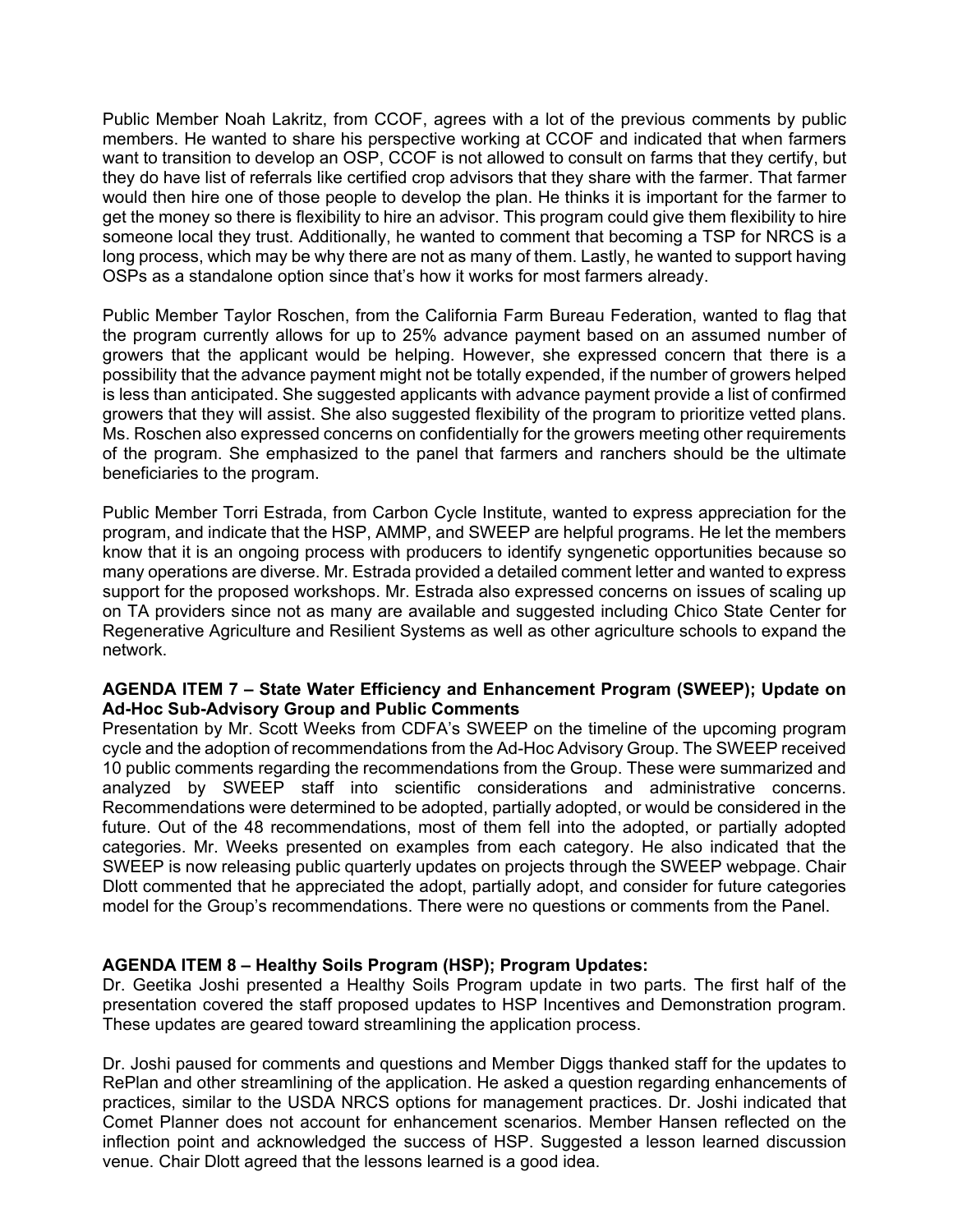stakeholders, posted by CDFA and evaluated by the technical advisory committee (TAC). Staff Dr. Joshi continued with presentation and reported on new management practice updates. Nine proposals were received during the last solicitation for proposals. Proposals were submitted by recommendations were presented, and public comment will be received.

- include this practice through the HSP incentive program with the NRCS practice of wetland restoration. This practice is not in Comet Planner so a modeling effort will be needed. Staff 1. Desaturation of delta peat through rice cultivation or managed wetland: TAC would like to recommends including in incentive program and Type B demonstration. Since some modeling and preparation is needed, HSP would not be able to include in the next round of funding but would hope to include in the next funding cycle.
- time there is still not an established user application rate so for the inclusion in HSP 2. Biochar application: The TAC suggested inclusion in demonstration projects Type A. At this Demonstration Type A, the team recommends that awardees would need to significant data collection, and an experimental design.
- 3. Application of Food Waste Hydrolysate: This practice was recommended by the TAC for Demo Type A.
- 4. Application of Humates: The TAC recommended not to include this practice due to lack of submitted information.
- 5. Application of biomineral fertilizer: The TAC recommended not to include this practice due to lack of submitted information.
- 6. Organic Residential Compost Sharing: This practice was not recommended as it is out of scope of the HSP program.
- 7. No-till pasture seeding and manure application: This practice was not recommended for inclusion in the HSP program because it was a grant proposal (not a practice proposal). It lacked in submission requirements.

 Dr. Joshi outlined next steps which include holding a public comment period and update of the HSP and then accepting applications for HSP in fall of 2021. RGA, making awards for technical assistance providers, training technical assistance providers,

Dr. Joshi facilitated questions from the panel. Member Diggs asked about residential compost sharing practice proposal. He felt it was a provocative concept and thought it might be way to connect urban and rural communities. An urban compost practice which might have modest gains in terms quantified benefits could develop social capital and knowledge. Member Diggs wanted to express that he felt this proposal had merit.

 indicated that to date a LCA has not been used in the Comet Planner practices but depending on Subject Matter Expert Dr. Parker asked if a Life Cycle Analysis (LCA) would be completed or considered in the Demonstration Program projects for biochar and food waste hydrolysate. Dr. Joshi panel comments and public comment this is something that CDFA can consider for the inclusion of those new practices in the HSP program.

# **AGENDA ITEM 9 – Technical Assistance Program; Program Updates**

 indicated that a proactive solicitation was held for TA providers in February 2021, however with the previous uncertainty of funding, awards were not announced. Now that the state budget funding Ms. Carolyn Cook from CDFA presented on the Technical Assistance Program at OEFI. She has been clarified for the SWEEP and HSP, the TA providers awarded can be announced. Moving forward, if the AMMP receives funding then CDFA will have a TA solicitation for that program as well.

# **AGENDA ITEM 10 – Public Comments**

 Public Member Marianna Castiaux, who works with UCANR, had comments on the HSP. She works with Hmong vegetable growers in the Central Valley and had some critiques of the HSP. She first emphasized that the compost payment rates for the program do not account for equipment rentals for compost application. The program may have a greater financial benefit to larger farms because